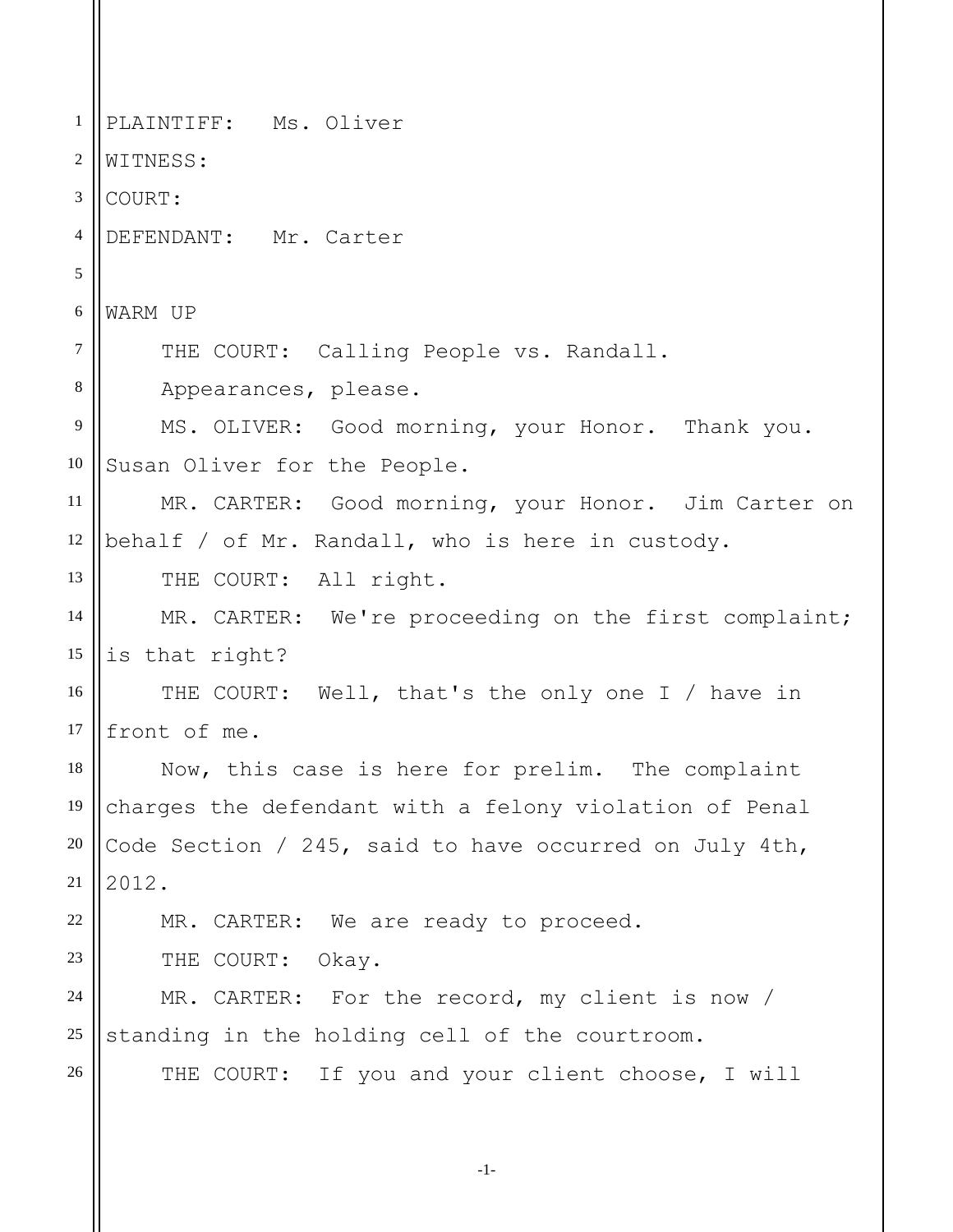1 2 3 4 5 6 7 8 9 10 11 12 13 14 15 16 17 18 19 20 21 22 23 24 25 26 allow Mr. Randall to sit at the counsel table. / MR. CARTER: I think he is fine, your Honor. THE COURT: Is that acceptable with you? MR. CARTER: Yes, your Honor. THE COURT: Okay. Are the People ready? MS. OLIVER: Yes, your Honor. THE COURT: Any preliminary / motions? MR. CARTER: Not on behalf of the defendant, your Honor. MS. OLIVER: None by the People. THE COURT: All right. People can call their first witness. MS. OLIVER: Thank you, your Honor. / At this time the People call Deputy Taft. THE COURT: For the record, please state your full name and spell your last name. THE DEFENDANT: Steven David Taft. Last \*/ name Taft,  $T-A-F-T$ . THE COURT: Thank you. Whenever you are ready. MS. OLIVER: Thank you, your Honor. THE COURT: Proceed. DIRECT EXAMINATION Q. BY MS. OLIVER: Good morning, Deputy Taft. A. Good morning. Q. Could you / please tell us your current

-2-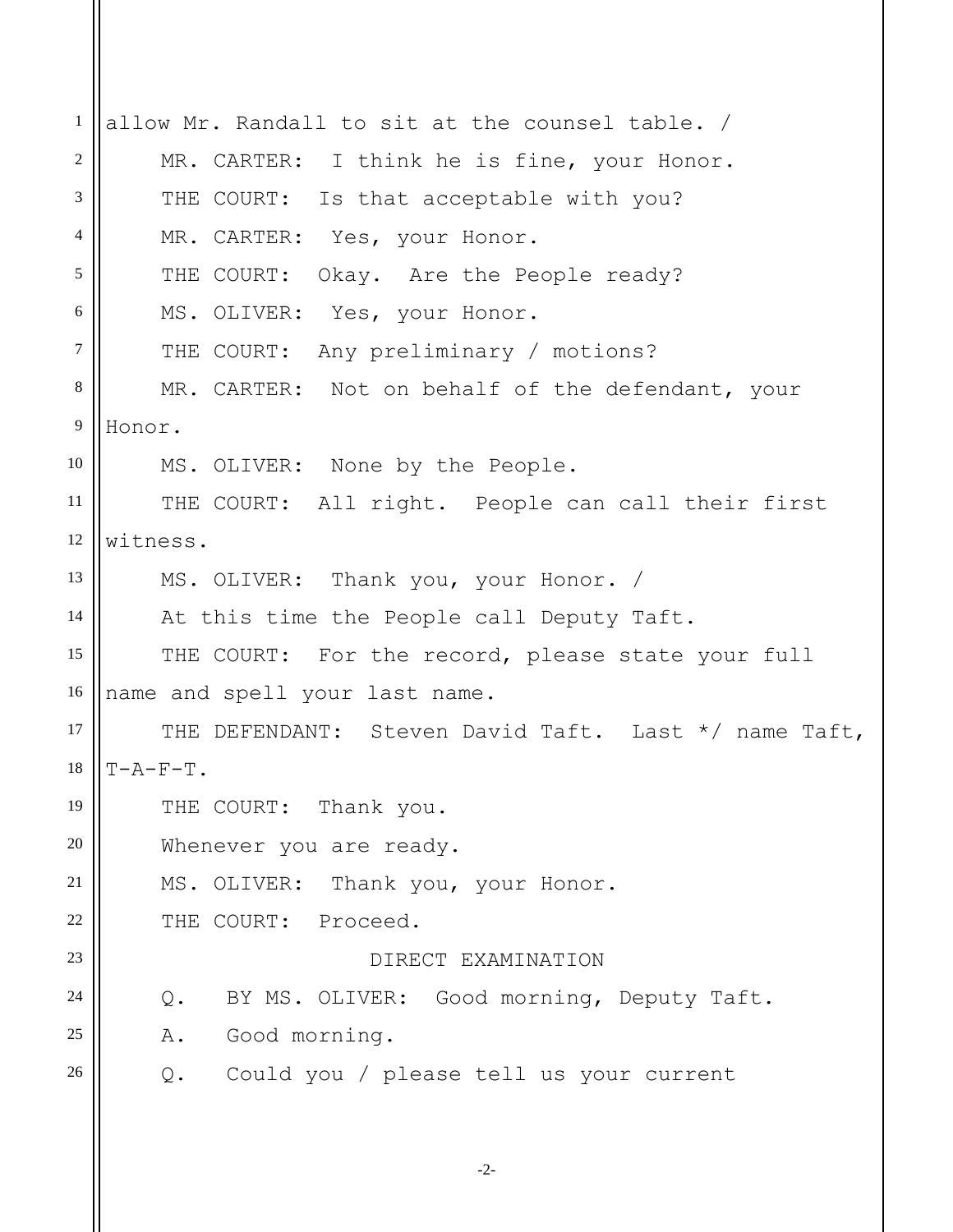1 occupation and assignment.

2 3 4 5 6 7 8 9 10 11 12 13 14 15 16 17 18 19 20 21 22 23 24 25 26 A. I am a deputy for the Orange County Sheriff's Department, assigned to the main jail in Module / B. Q. How long have you been a peace officer? A. About two years, ma'am. Q. Can you describe some of your duties as a deputy within the / jail. A. To control the movement of the inmates and housing of inmates. Just make sure the safety of all inmates is cared for. Q. All right. / I apologize, would you mind scooting that microphone a little bit closer to you. A. Sorry. Q. Were you on duty in the jail on July 4th, / 2012, at approximately 4:30? A. Yes, ma'am. Q. On that date and time, were you dispensing medication to inmates in Module B? A. Yes, ma'am. / Q. On that date and time in that area, did you have an opportunity to speak to an individual named Robert Mitchell? A. Yes, ma'am. Q. And while / you were speaking with Robert Mitchell, what happened? A. He came out and told me that he needed to roll it

-3-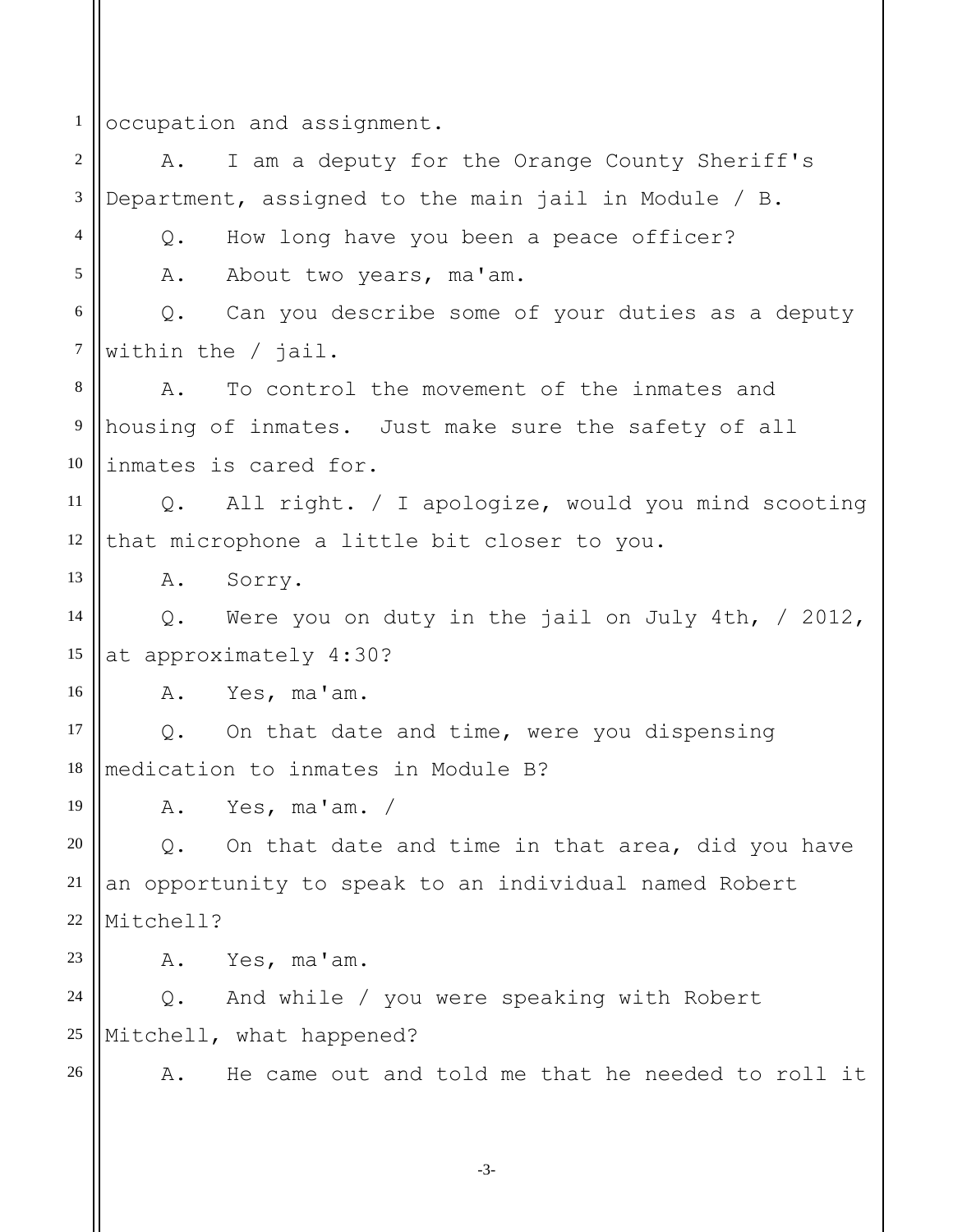1 2 3 4 5 6 7 8 9 10 11 12 13 14 15 16 17 18 19 20 21 22 23 24 25 26 up. THE COURT: I am sorry, I \*/ didn't understand you. THE WITNESS: The victim told me he needed to roll it up. Q. BY MS. OLIVER: Are you familiar with what that phrase means? A. Definitely. Q. And what does / that mean? A. It is a common phrase for a prisoner to use if they feel concerned for their personal safety. Q. After Mr. Mitchell told you / he wanted to roll it up, did you inquire of him what exactly he meant by reporting that? A. Yes. Q. What did he tell you? A. He / stated that he had just been victim of a crime. He had been assaulted by inmates in his housing unit. Q. Did you go into detail / with Mr. Mitchell about what exactly had just happened to him? A. Yes, I did. But that was after I escorted him away from other inmates / to speak with him privately. Q. Where did you take him? A. Just outside into the hallway on the third floor. There is a lobby. Q. Did you / subsequently interview him?

-4-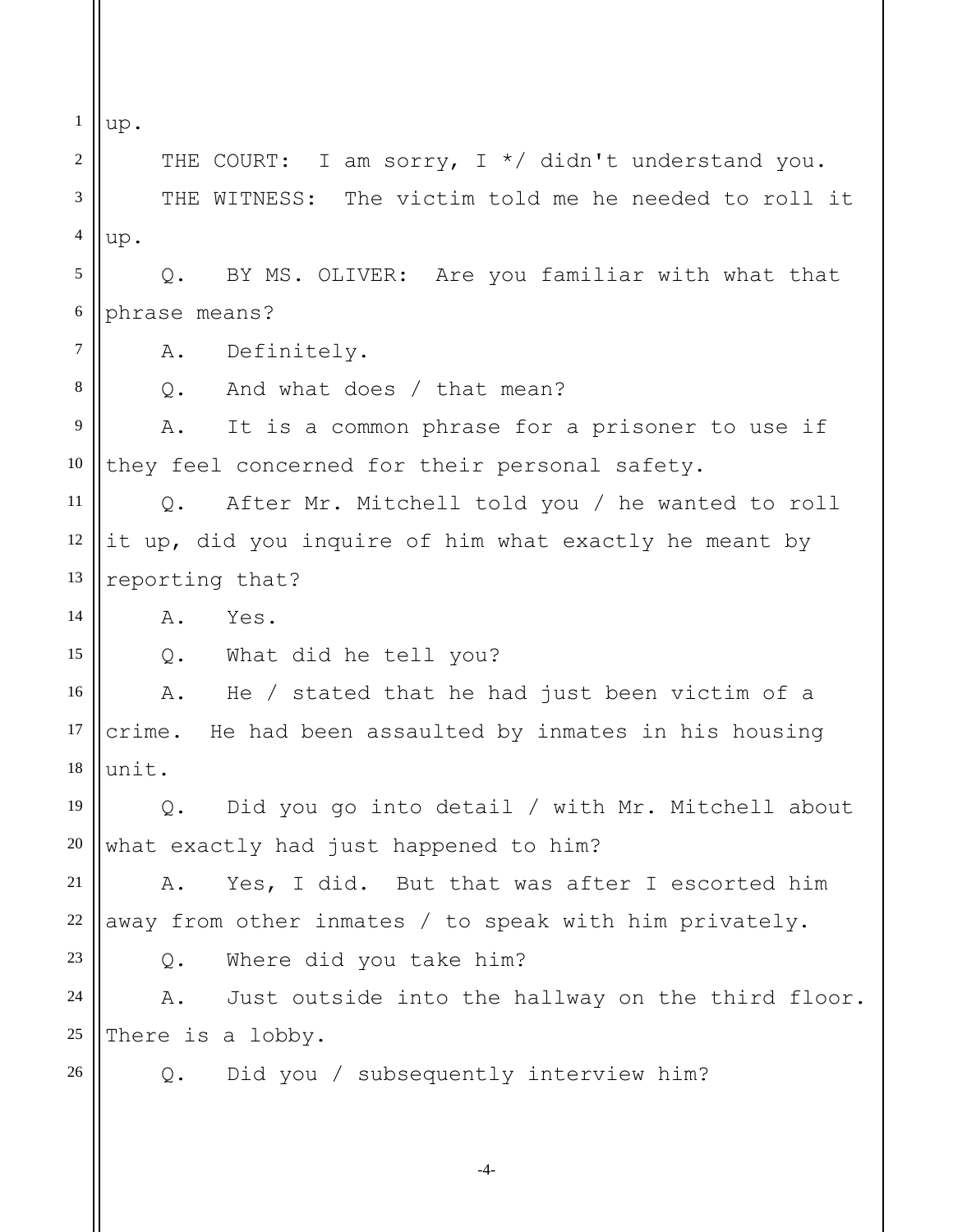| $\mathbf{1}$                | Yes, ma'am.<br>Α.                                    |
|-----------------------------|------------------------------------------------------|
| $\sqrt{2}$                  | What did Mr. Mitchell tell you at that time?<br>Q.   |
| $\ensuremath{\mathfrak{Z}}$ | He reported to me he was sitting on his bunk<br>Α.   |
| $\overline{4}$              | reading / a book when an inmate by the name of Baker |
| $\sqrt{5}$                  | approached him and kicked him in the face.           |
| $\sqrt{6}$                  | The name he reported was Baker?<br>Q.                |
| $\boldsymbol{7}$            | Yes.<br>$\star/$<br>Α.                               |
| $\,8\,$                     |                                                      |
| $\overline{9}$              | **END OF WARM UP**                                   |
| 10                          |                                                      |
| 11                          |                                                      |
| 12                          |                                                      |
| 13                          |                                                      |
| 14                          |                                                      |
| 15                          |                                                      |
| 16                          |                                                      |
| 17                          |                                                      |
| 18                          |                                                      |
| 19                          |                                                      |
| $20\,$                      |                                                      |
| $21\,$                      |                                                      |
| 22                          |                                                      |
| 23                          |                                                      |
| 24                          |                                                      |
| 25                          |                                                      |
| 26                          |                                                      |
|                             |                                                      |
|                             | $-5-$                                                |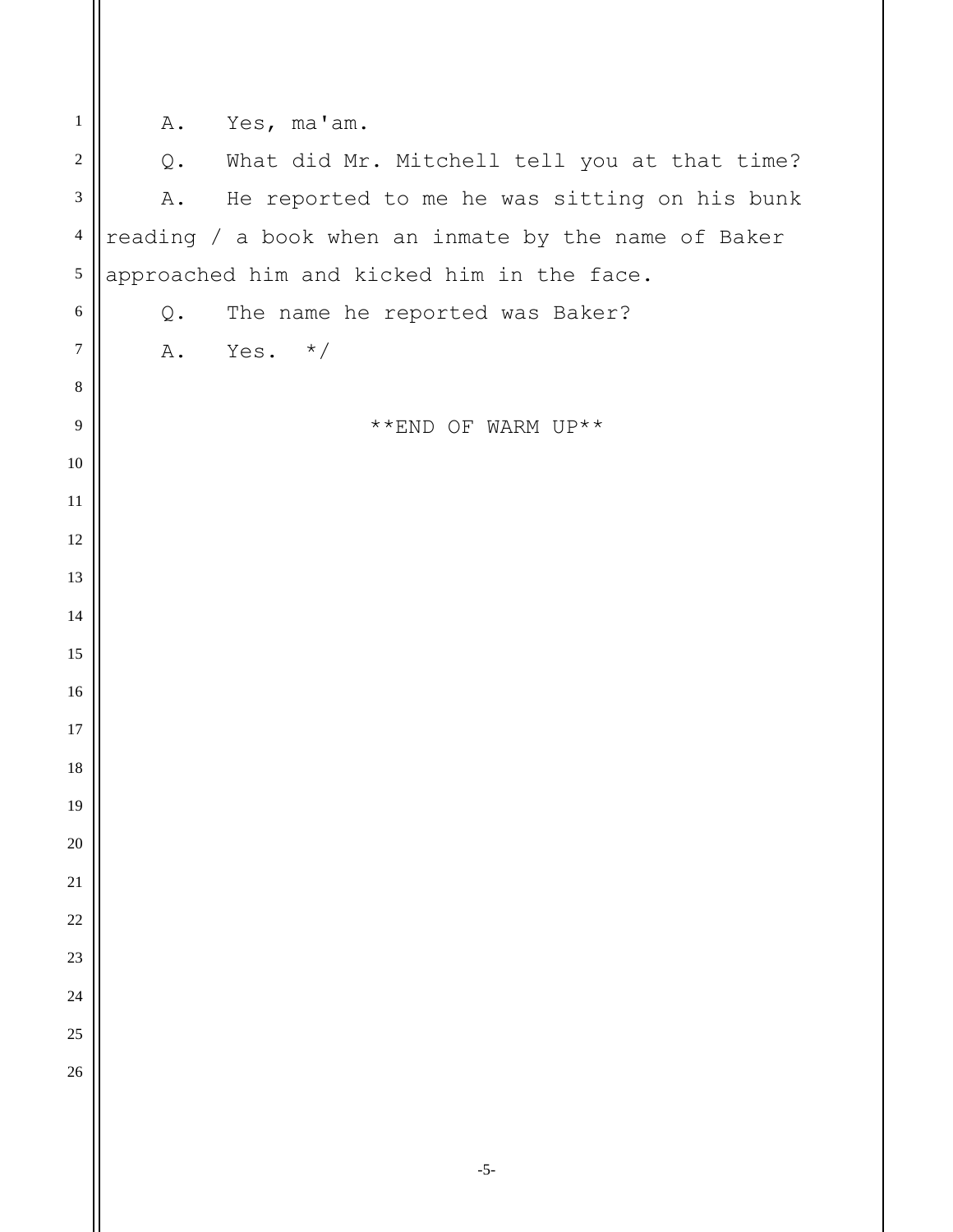1 EXAM

2 3 4 5 6 7 8 9 10 11 12 13 14 15 16 17 18 19 20 21 22 23 24 25 26 Q. BY MS. OLIVER: Did Mr. Mitchell express to you what happened after Mr. Baker had kicked him in the face? A. He fell to the ground. He looked up / and recognized him as Baker. After he did that, he continued to be hit. He tried to cover his face with his hands and his / forearms. Q. After covering himself, what happened after that? A. He said that another inmate by the name of Jackson then also began hitting him using his / feet, knees, and fists. Q. Did Mr. Mitchell tell you how many times he was hit by Jackson and Baker? A. I cannot recall. Q. Would reviewing your / report refresh your recollection? A. Yes, ma'am. MS. OLIVER: With your Honor's permission, please. THE COURT: All right. Deputy, if you can look at your report, read it to yourself / silently, and then let us know when you are finished. THE WITNESS: Okay. THE COURT: Deputy, I can direct your attention to the middle of Page 2. THE WITNESS: Thank you. / I am ready, your Honor. THE COURT: If you can re-ask your question.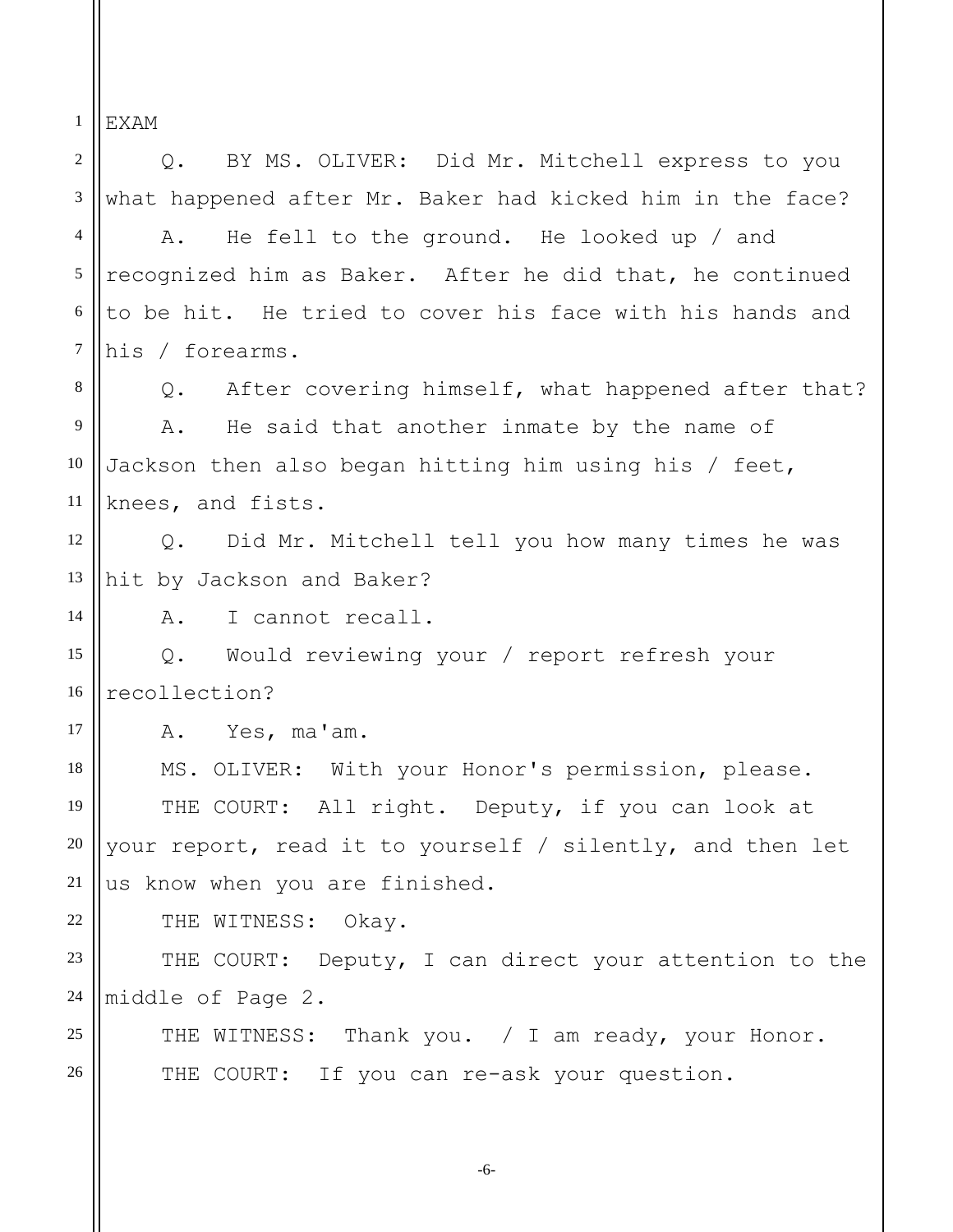1 2 3 4 5 6 7 8 9 10 11 12 13 14 15 16 17 18 19 20 21 22 23 24 25 26 Q. BY MS. OLIVER: Did Mr. Mitchell tell you where he was being hit by Baker and Jackson? / A. Yes, he did. Q. What did he tell you? A. He reported he was being hit to the back of his head and at the rear torso. \*/ Q. Did Mr. Mitchell advise you that he heard Baker and Jackson say anything while they were hitting him? A. They repeatedly yelled at him. Q. What did / they yell at him? A. They called him a rat. They also added some profanity. Q. What happened after that? A. After the beating stopped, the victim was / dazed. He stood up and walked away. He believed it was completely over. Q. When you say he stood up, you are referring to Mr. Mitchell? / A. Yes, ma'am. Q. Mitchell stood up and thought it's over. What happened after that? A. Mitchell went to the sink within his cell and began to just / rinse off his face. Q. What, if anything, happened after that? A. He saw the defendant signing to a different person within the unit.

-7-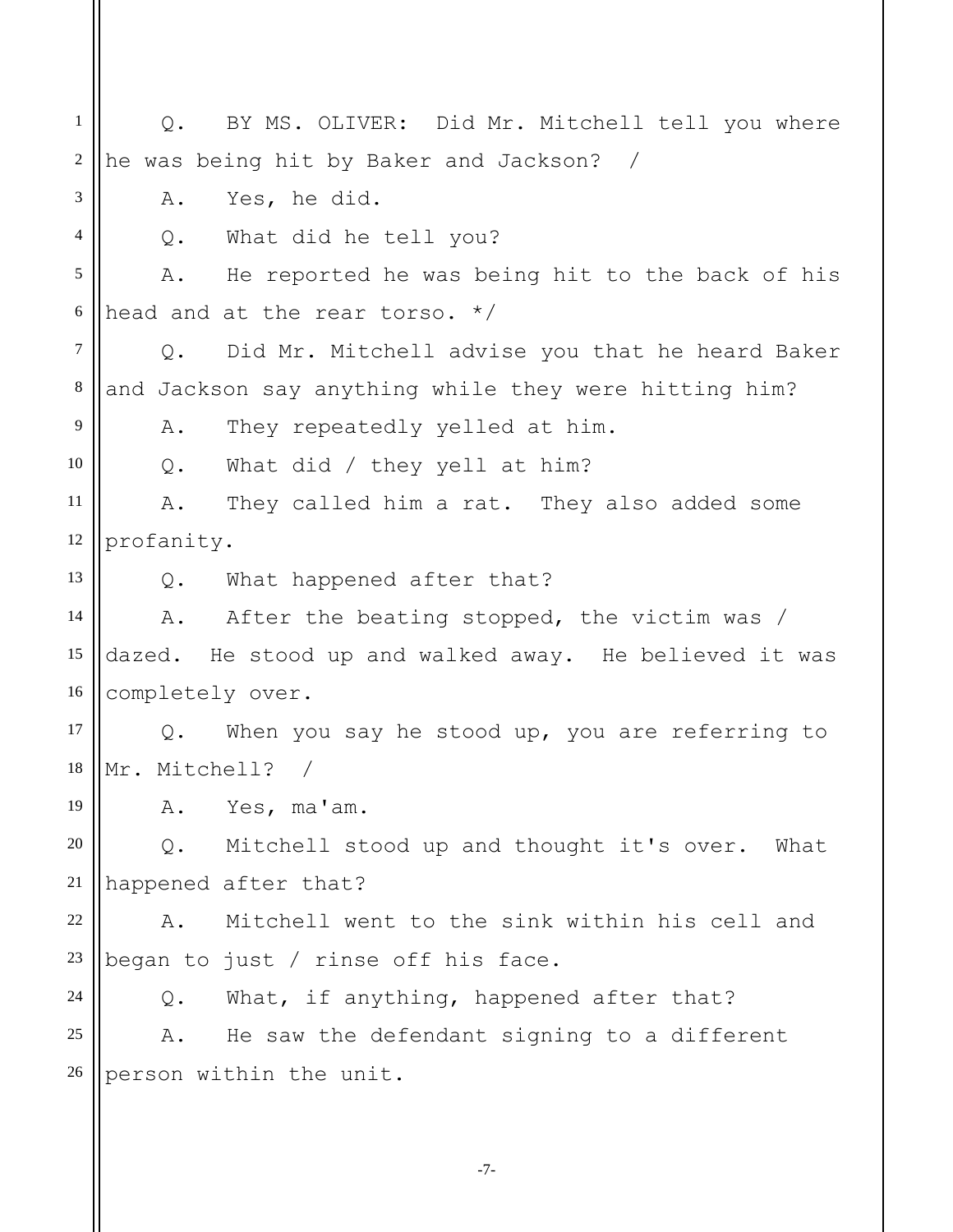1 2 3 4 5 6 7 8 9 10 11 12 13 14 15 16 17 18 19 20 21 22 23 24 25 26 Q. I am sorry? / He saw this defendant doing what? A. Like sign language. He was using his hands to talk with another person in another cell within the unit./ Q. All right. What did the victim describe to you after that? A. Well, he saw the defendant then come up to him and he forced his / head against the mirror that's mounted on the wall. Q. The defendant forced Mitchell's head into the mirror? A. Yes, ma'am. Q. Are you familiar with an inmate \*/ with the last name of Randall? A. Yes. Q. Do you see that individual in the courtroom today? A. I do. Q. Can you describe what he or she / is wearing and where he or she is sitting. A. He is sitting to my right and wearing an orange jumpsuit. MS. OLIVER: May the record reflect the / witness has identified the defendant? THE COURT: The record will so reflect. MS. OLIVER: Thank you, your Honor. THE COURT: Okay.

-8-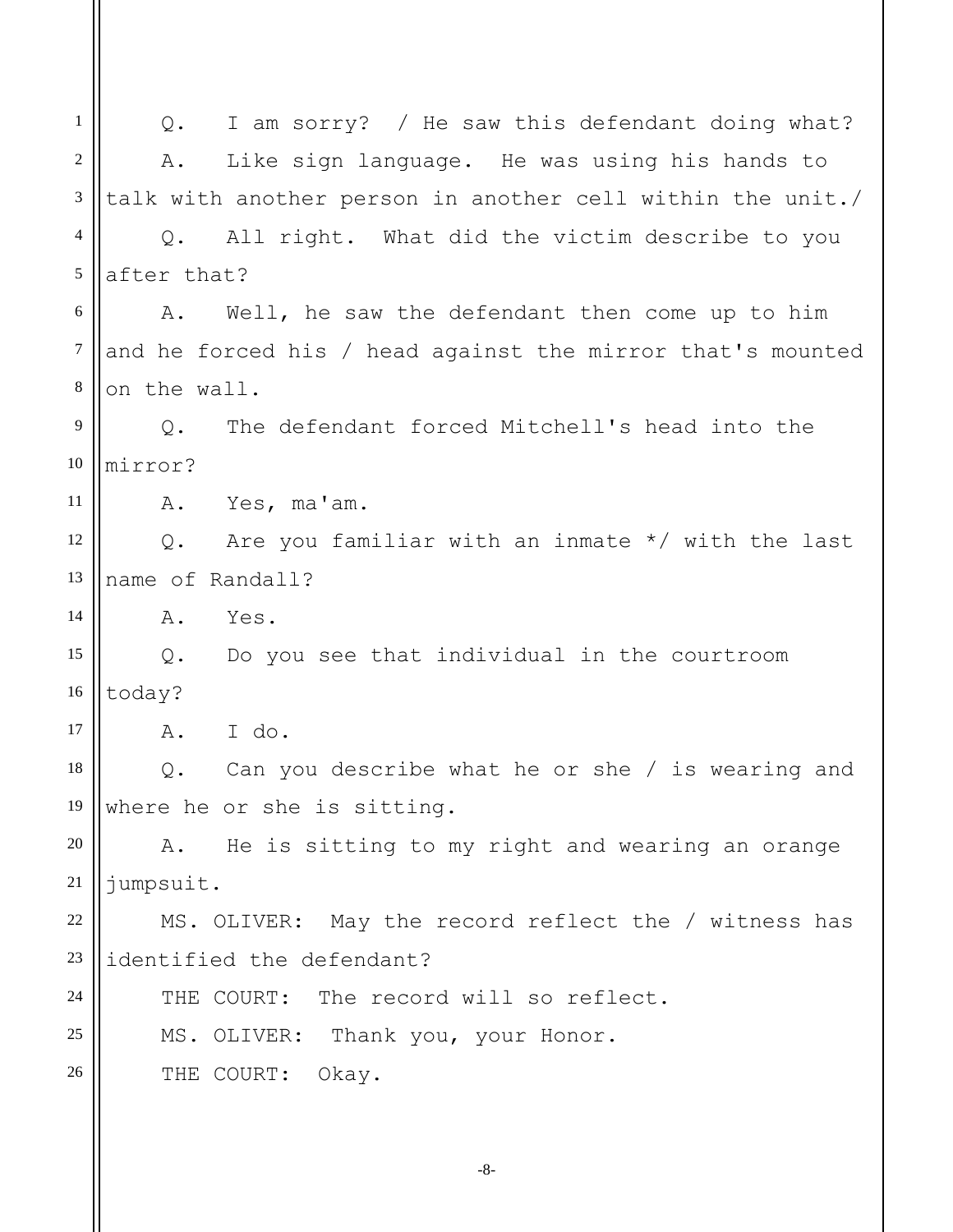1 2 3 4 5 6 7 8 9 10 11 12 13 14 15 16 17 18 19 20 21 22 23 24 25 26 Q. BY MS. OLIVER: After Mr. Mitchell described that the defendant pushed his head / into the wall, what did he tell you happened next? A. Mitchell fell to the ground and again covered his body from attack. Randall struck him / with two blows to his head using his knees. Q. How many times did he say the defendant hit him in the head with his knees? / A. Twice. Q. What, if anything, did Mr. Mitchell describe? A. The defendant continued to hit him along with Jackson and Baker. Q. Did he indicate to you how / many times he was hit or where he was hit? A. I cannot recall. Q. Did Mr. Mitchell describe to you that he was beaten all over / his body? A. Yes, he did. Q. Did he describe how long that lasted? A. It lasted until the cell doors were opened because dinner service was starting. \*/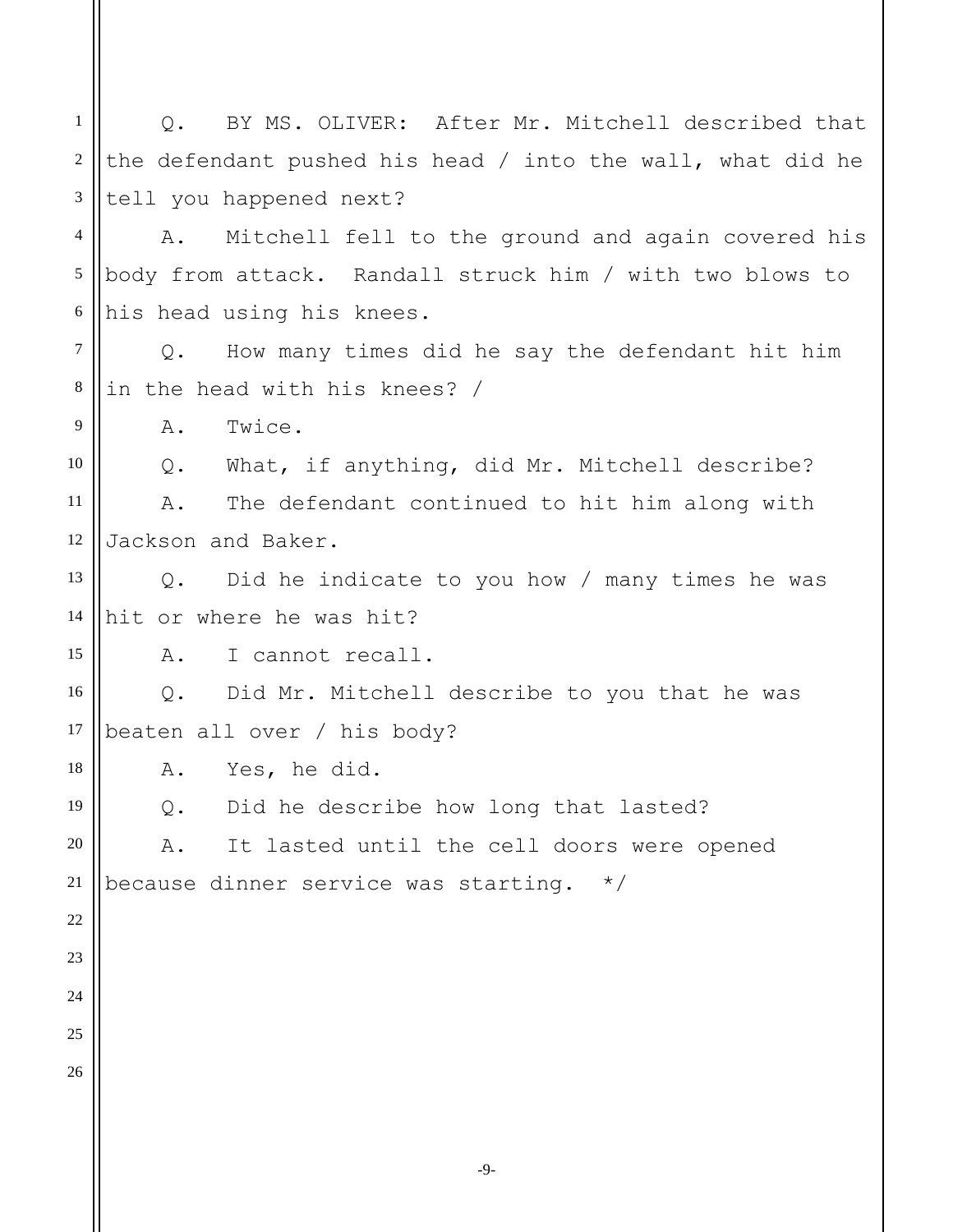1 START TYPING

4

5

18

24

2 3 Q. BY MS. OLIVER: Did you have an opportunity to examine the victim for injuries?

A. I did.

Q. What, if anything, did you observe?

6 7 8 A. He had scratches and bruising to / both shoulders and his ribs, scratches and redness to the right side of his face and swelling to both forearms.

9 10 Q. Did he also have bruising / that you saw on his neck?

11 A. Yes, ma'am.

12 13 Q. After speaking with the victim, was he treated by somebody within the jail?

14 15 A. He was escorted to / the second floor in the jail and seen by medical staff there.

16 17 Q. At some point did you put together a six-pack photographic lineup to show / to Mr. Mitchell?

A. Yes, ma'am.

19 20 Q. Did you put the six photos together for that photo lineup?

21 A. Yes, I did.

22 23 Q. Did you place the defendant's photo / in the lineup that you prepared for the victim to view?

A. Yes, ma'am, I did.

25 Q. What position did you put it in?

26 A. I put him / in the third position.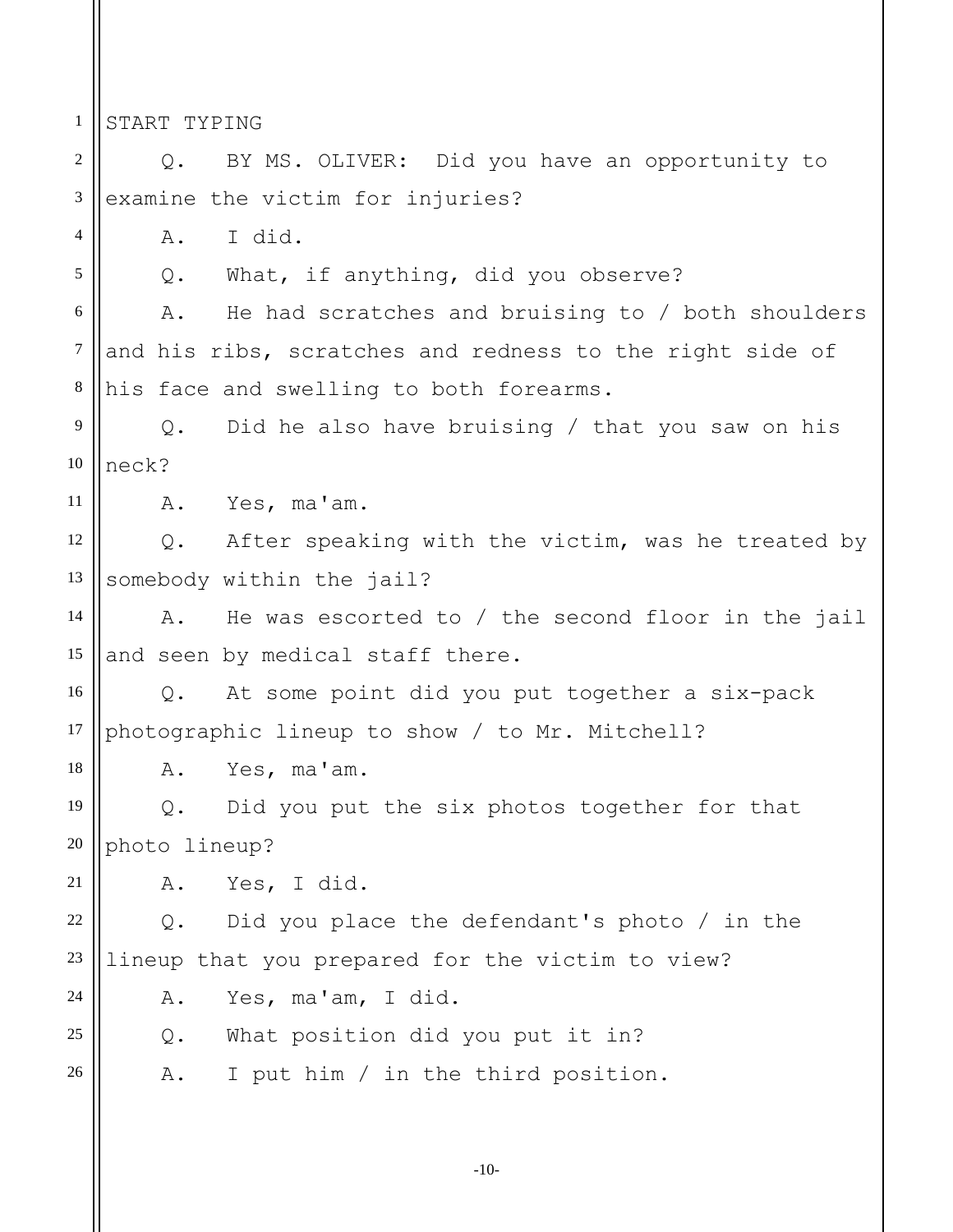1 2 3 4 5 6 7 8 9 10 11 12 13 14 15 16 17 18 19 20 21 22 23 24 25 26 Q. At some point did you show this photographic lineup to Mr. Mitchell? A. Yes. Q. Before doing so, did you read him the / admonition about the lineup? A. Yes, ma'am. Q. Did he understand those instructions? A. Yes, ma'am. Q. After giving him those instructions, did he indicate which person he believed \*/ was the man who pushed his head into the wall and then continued beating him together with the other two inmates? A. Yes. Q. Which person did / he pick? A. He identified the defendant. Q. I'm sorry. I meant to ask you which position in the lineup he chose. A. The person in the third / position. Q. And that was the defendant? A. Yes, ma'am. Q. Did you at some point have an opportunity to speak with the defendant? A. Yes, ma'am. Q. Did you / have a chance to observe his body to see if he had any injuries? A. Yes, ma'am.

-11-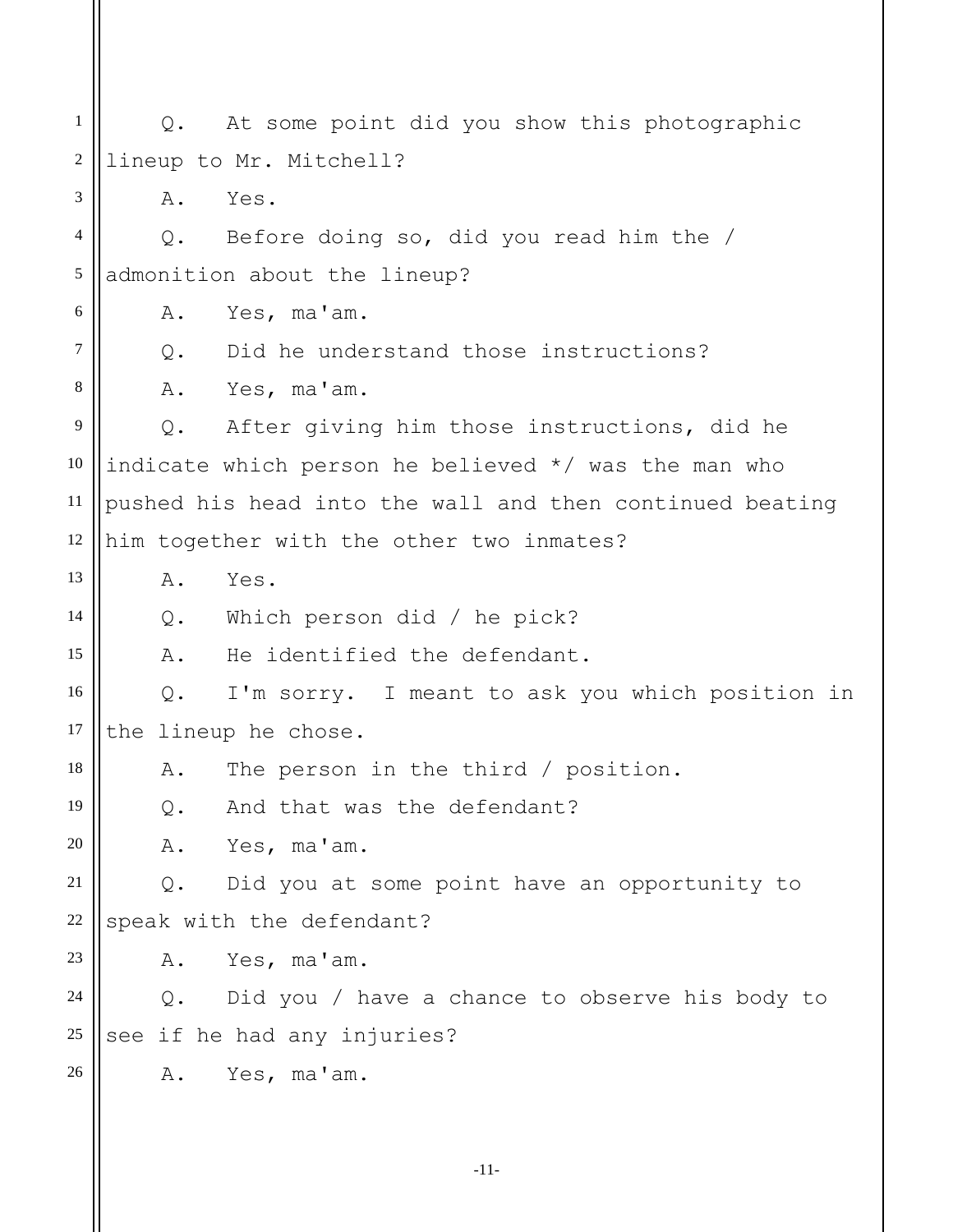1 2 3 4 5 6 7 8 9 10 11 12 13 Q. Approximately how long after speaking with the victim did / you then speak with the defendant? A. I'm not certain. Q. Now, what injuries did you observe on the defendant that night? A. The defendant had redness to / both knees. Below his left knee he had a cut about an inch long, also a scratch with a small amount of blood coming from / it. MS. OLIVER: Your Honor, one moment. THE COURT: That's fine. Q. BY MS. OLIVER: Did you speak with the victim to ask him if he was aware what the defendant was communicating / with other inmates in the cell?

A. Can you please repeat that again, ma'am?

15 16 17 18 Q. Sure. You earlier testified that after Baker and Jackson assaulted the victim, \*/ that he then went to the sink to clean himself up. You testified that the victim then saw the defendant, correct?

A. Yes, ma'am.

14

19

23

20 21 Q. You testified / the victim saw the defendant making hand signs to someone else?

22 A. Yes, ma'am.

Q. Did you speak --

24 25 26 MR. CARTER: Objection. That calls for conclusion of the witness. He / can just describe the hand motions. THE COURT: Well, what's the offer of proof?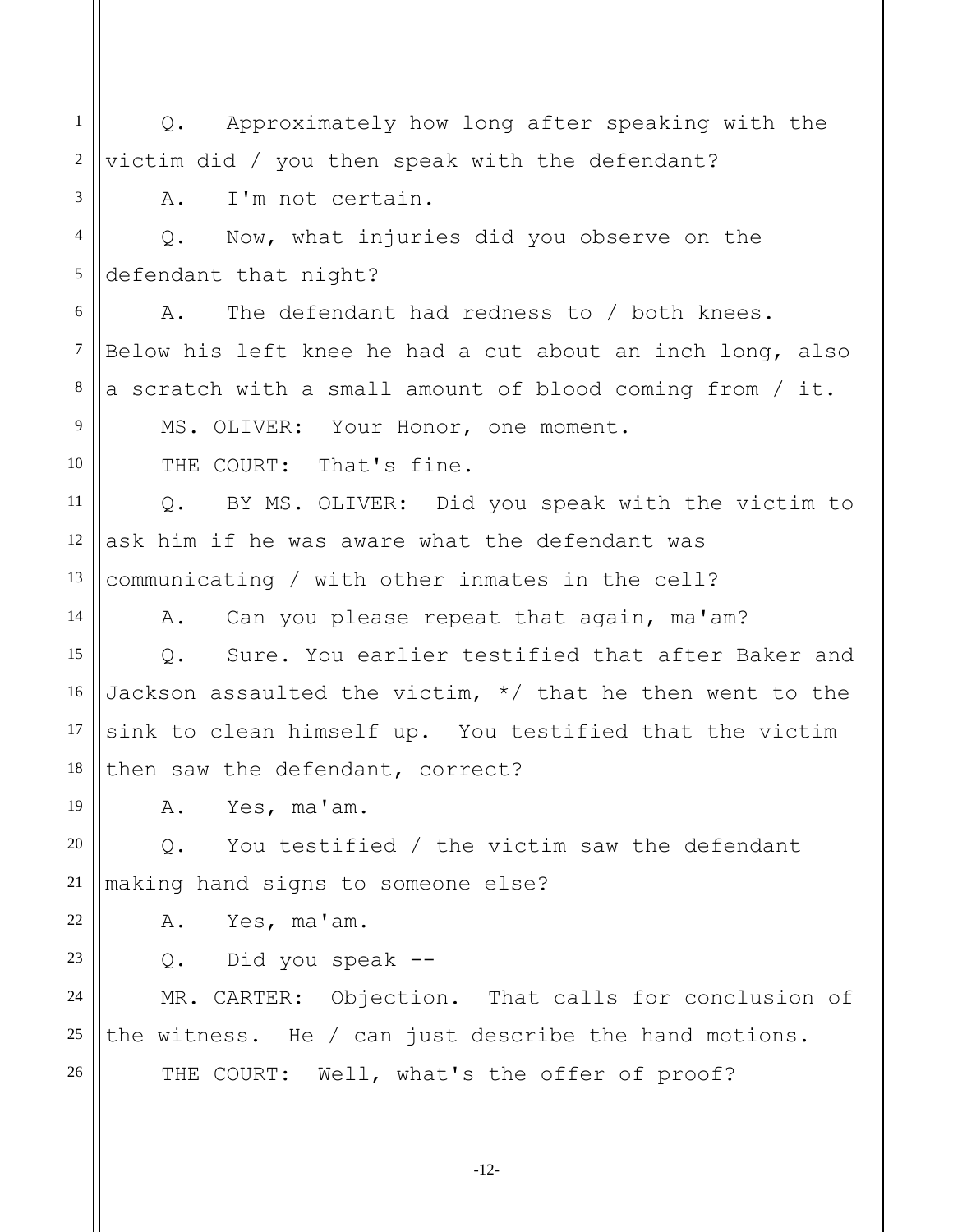| $\mathbf{1}$     | MS. OLIVER: I can lay foundation.                          |
|------------------|------------------------------------------------------------|
| $\boldsymbol{2}$ | THE COURT: All right. The objection is sustained for       |
| $\mathfrak{Z}$   | lack of / foundation at this point.                        |
| 4                | MS. OLIVER: Thank you.                                     |
| 5                | THE COURT: All right. Proceed.                             |
| 6                | Q. BY MS. OLIVER: Deputy, you testified that Mr.           |
| $\tau$           | Mitchell saw the defendant doing something with his hands; |
| $\,8\,$          | is that / correct?                                         |
| 9                | Yes, ma'am.<br>Α.                                          |
| 10               | Q. Did Mr. Mitchell specifically describe to you           |
| 11               | what he saw the defendant doing with his hands?            |
| 12               | Yes, ma'am.<br>Α.                                          |
| 13               | Q. What did he tell / you he was doing?                    |
| 14               | He said that he was signing to another inmate.<br>Α.       |
| 15               | MR. CARTER: Objection. It is still a conclusion.           |
| 16               | THE WITNESS: He was using his hand to / speak.             |
| 17               | THE COURT: Just a minute. Is this an account of what       |
| 18               | happened coming from the alleged victim to the deputy?     |
| 19               | MR. CARTER: Yes.                                           |
| 20               | THE COURT: I will overrule the objection. /                |
| 21               | MS. OLIVER: Thank you, your Honor.                         |
| 22               | THE COURT: Next question.                                  |
| 23               | Q. BY MS. OLIVER: Did you ask Mr. Mitchell if he           |
| 24               | knew what the signs meant that he saw the defendant        |
| 25               | displaying with */ his hands?                              |
| 26               | I can't recall.<br>Α.                                      |
|                  |                                                            |

-13-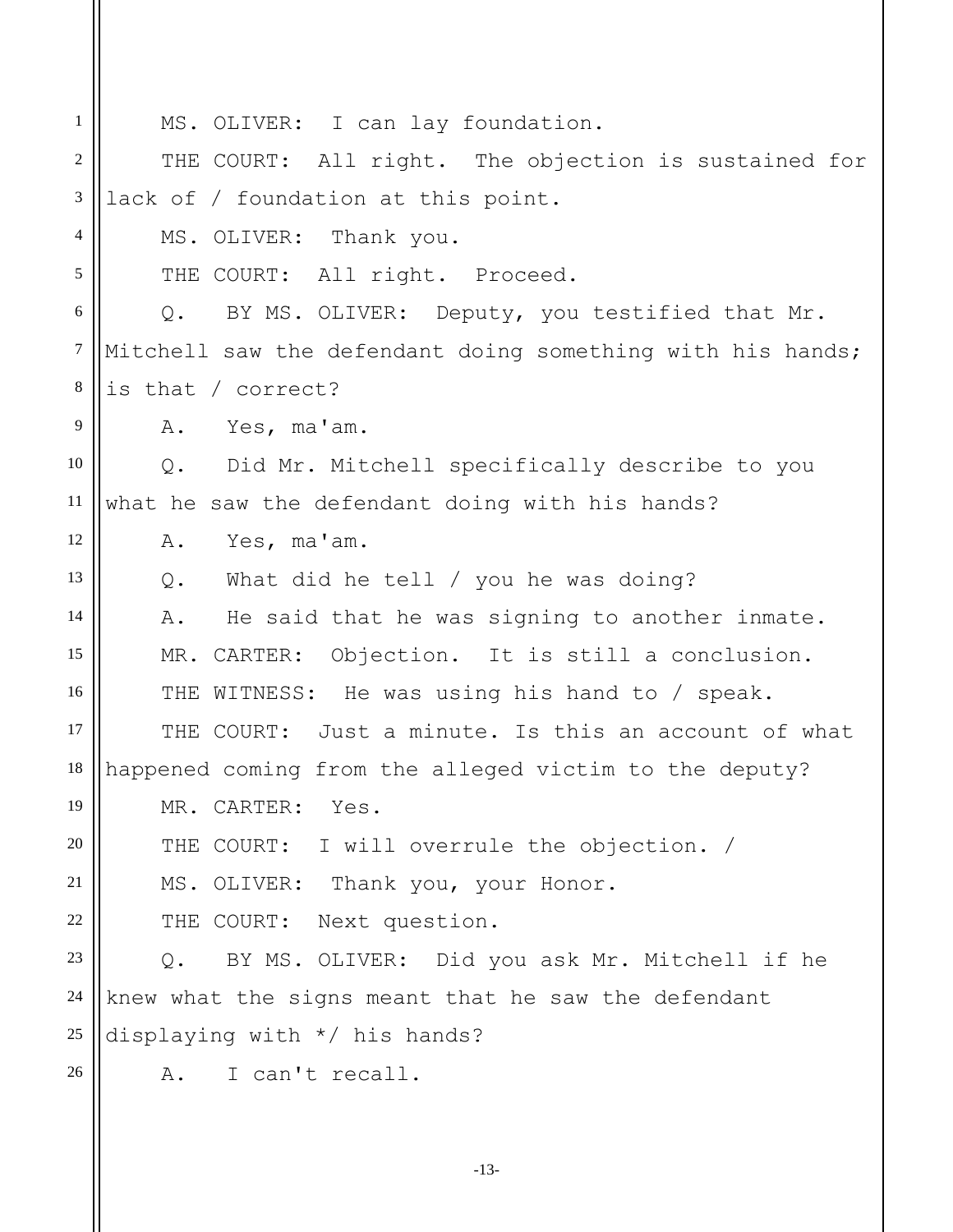1 2 3 4 5 6 7 8 Q. Well, would reviewing your report refresh your recollection as to whether Mr. Mitchell told you what he believed the hand / signs that he saw the defendant display meant? A. Yes. MS. OLIVER: With your Honor's permission, please. THE COURT: All right. Go ahead and just read that portion of your / report to yourself silently. Let us

9 know when you are done, please.

THE WITNESS: All right. Yes, your Honor.

THE COURT: Thank you.

10

11

21

12 13 14 Q. BY MS. OLIVER: Deputy, did Mr. Mitchell tell you / what he thought the sign that the defendant displayed with his hands meant before he assaulted the victim?

15 16 A. Yes. He understood the defendant to be telling / other inmates that he needed to be assaulted.

17 18 MR. CARTER: I object. That calls for a conclusion. No foundation for the response.

19 20 THE COURT: Well, what's the relevance here / in terms of my finding probable cause in this case?

MS. OLIVER: Well, I think --

22 23 THE COURT: How is this going to help me in deciding whether or not / there is probable cause to believe --

24 25 26 MS. OLIVER: Your Honor, I'm sorry for interrupting. I am seeking to introduce it for the purpose of showing the joint / efforts of the inmates in the assault.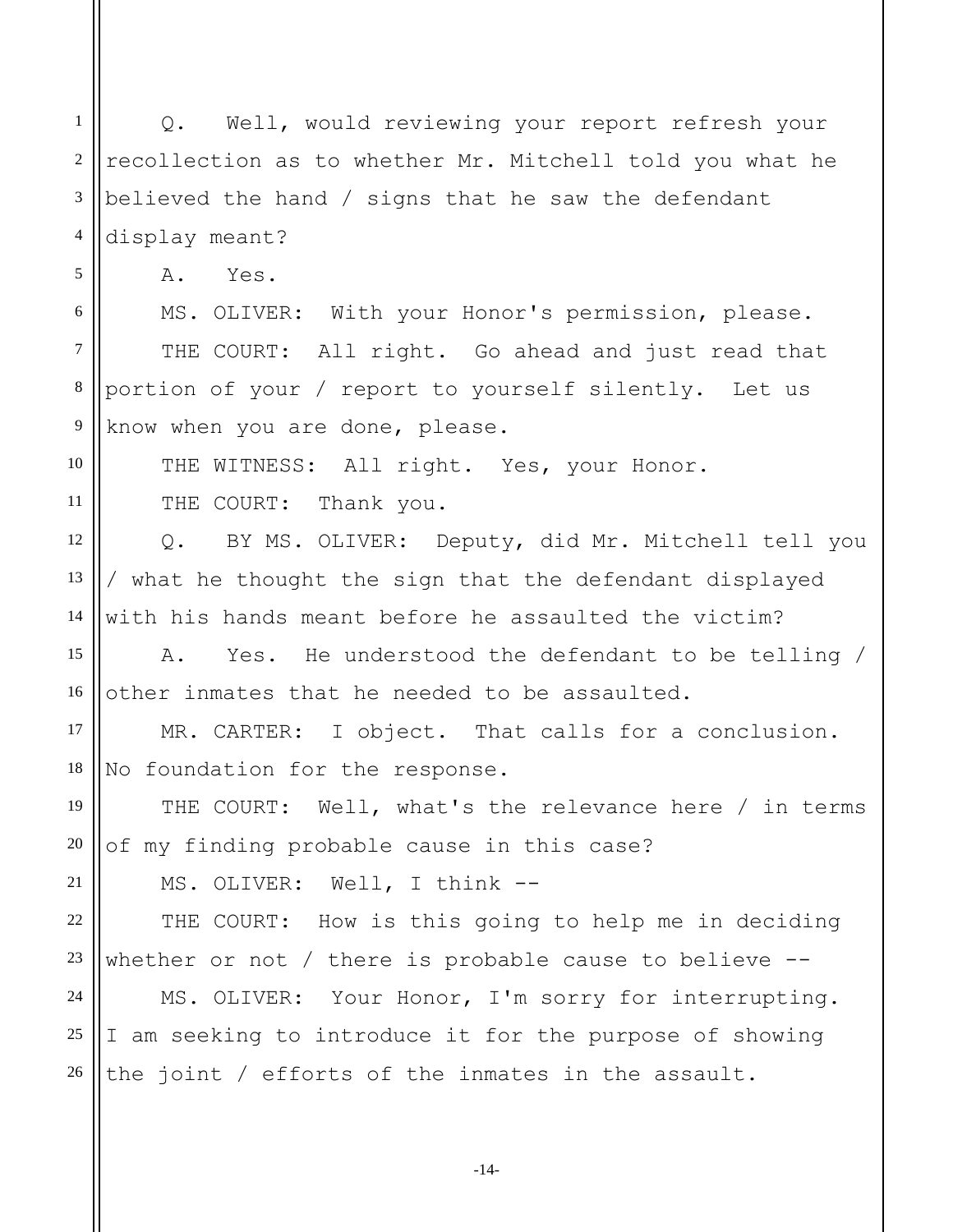THE COURT: And what's the objection?

1

18

21

24

2 3 4 5 6 7 8 9 10 11 12 13 14 15 16 MR. CARTER: Well, I think it just calls for the witness to give an opinion of \*/ what he believed the signs to mean. There is no foundation that he knew what any sign meant or if he had seen them previously. / It's speculation as to what they meant. THE COURT: Okay. The objection is sustained as to the meaning. I will overrule the objection to the extent that / there was signing between the inmates in this case. That is the theory of the prosecution. I will allow it to show there was some / form of communication. MS. OLIVER: Thank you, your Honor. THE COURT: All right. Q. BY MS. OLIVER: Did the victim tell you who he believed the defendant was signing to? A. Yes, ma'am.

17 Q. Who / did he identify?

A. He gave the name of Scotty.

19 20 Q. Did he describe for you who this Scotty person was or what involvement he had?

A. No, / ma'am. He was unable to.

22 23 Q. Where did he say Scotty was when the defendant used the sign language?

A. He was in a separate cell.

25 26 Q. One / more question. When Mitchell described for you that all three inmates were assaulting him, you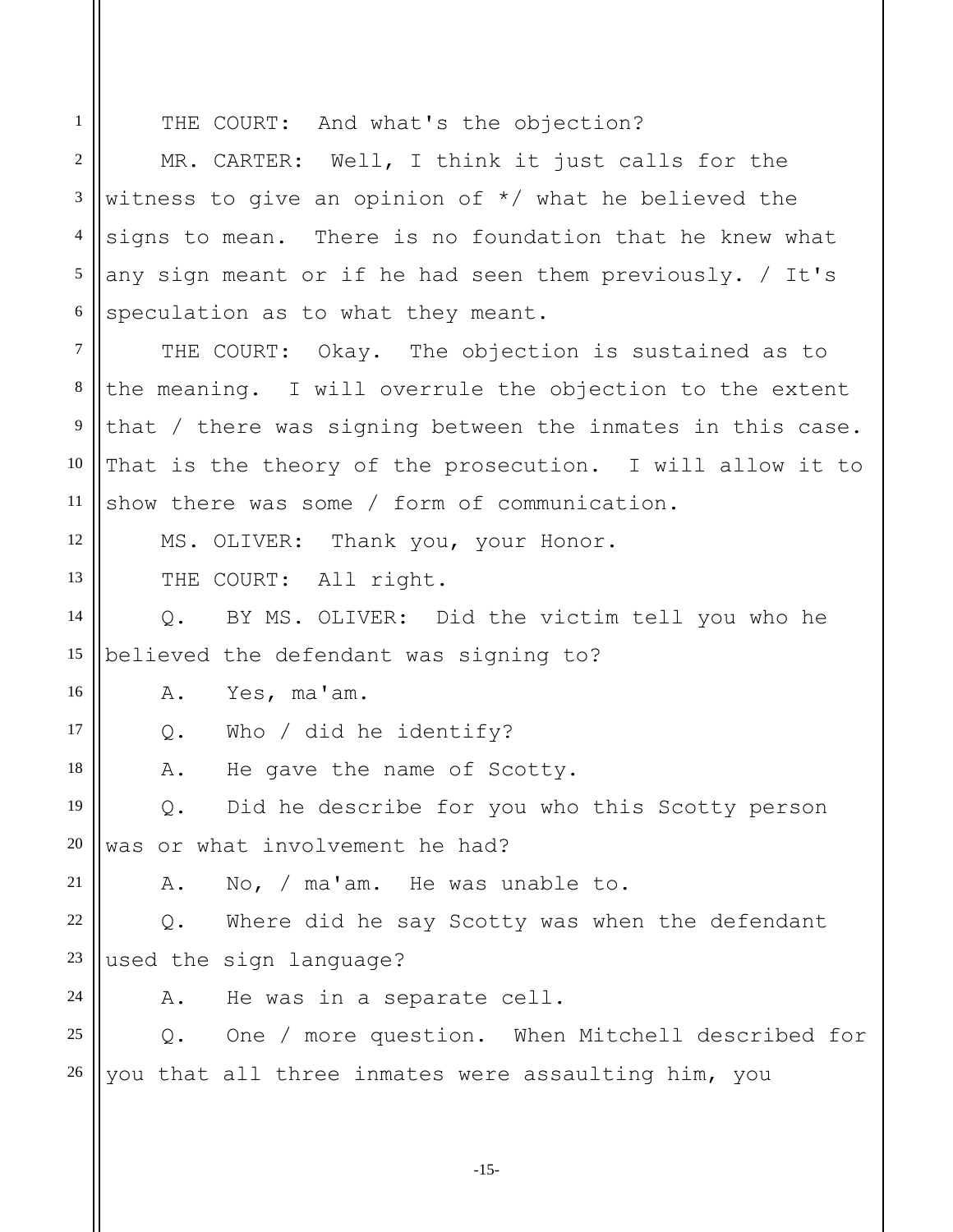1 2 3 4 5 6 7 8 9 10 11 12 13 14 15 16 17 18 19 20 21 22 23 24 25 26 indicated that he told you he was being hit on / all parts of his body, correct? A. Yes, ma'am. Q. You testified that the defendant was kicking him or, excuse me, was using his knees to hit \*/ him twice in the head? A. Yes, ma'am. Q. Did Mr. Mitchell also tell you that the inmates were using closed fists to assault him? A. He reported / that, yes. MS. OLIVER: No further questions. Thank you. THE COURT: Okay. Cross-examination. MR. CARTER: Thank you, your Honor. THE COURT: Proceed. CROSS-EXAMINATION Q. BY MR. CARTER: Did Mr. Mitchell tell you where the initial assault took place? / A. This all happened in the module. Q. Did he describe to you where exactly in the module? A. His housing location, sir. In his cell. Q. He said / it started in the cell? A. Yes, sir. Q. At that time of the day are the cell doors open so all the other inmates have access / to that cell? A. Can you repeat that again? I couldn't hear your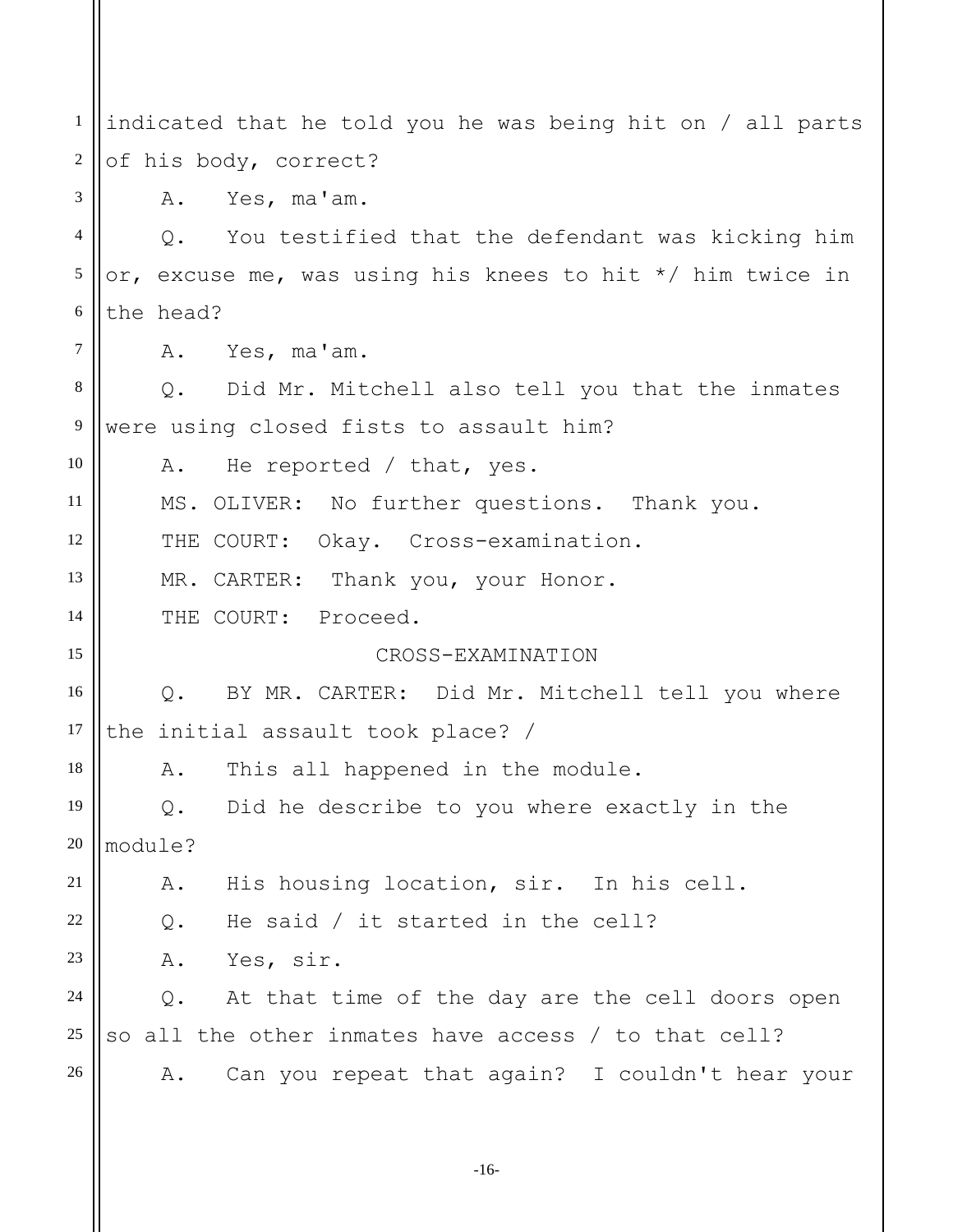1 question.

2 3 Q. Deputy, were the cell doors completely open during the evening hours?

4 5 A. In / the evening hours all the cell doors remain closed.

6 7 Q. Okay. Now, you didn't see the assault take place, correct?

A. No, I didn't.

9 10 Q. Mr. Mitchell told / you the assault took place in his cell?

11 A. Yes, sir.

8

14

18

19

22

12 13 Q. Did he explain to you how the other two inmates were able to gain access / to his cell?

A. They were all housed in the same cell.

15 16 17 Q. To your knowledge, was there any type of video or surveillance equipment that was  $*/$  in use that would show the cell where Mr. Mitchell was located?

MS. OLIVER: Objection. Relevance.

THE COURT: What's the relevance?

20 21 MR. CARTER: To find out whether or not this witness / viewed a video of this assault.

THE COURT: Overruled.

23 24 THE WITNESS: The only one we have shows the outside of the tank. It does not show the inside.

25 26 Q. BY MR. CARTER: Did / you try to see if any of the assault was on tape to determine who was involved?

-17-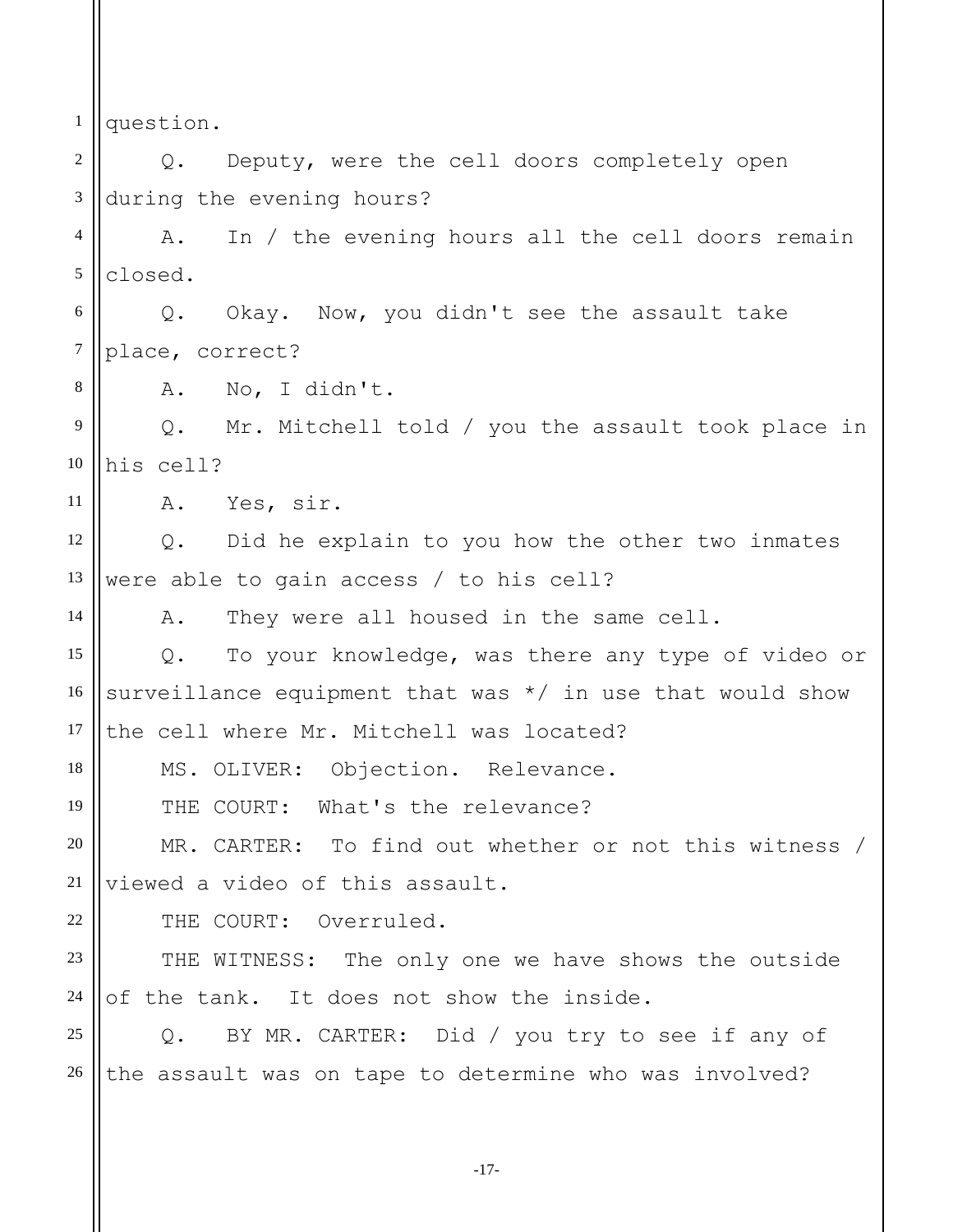| $\mathbf{1}$   | No, I did not.<br>Α.                                           |
|----------------|----------------------------------------------------------------|
| 2              | There was no video / available to you that you<br>$Q$ .        |
| 3              | could watch to see who was in the housing location,            |
| $\overline{4}$ | correct?                                                       |
| 5              | Not that I am aware of.<br>Α.                                  |
| 6              | Q. Did Mr. Mitchell / tell you how long the original           |
| $\overline{7}$ | assault took?                                                  |
| 8              | I don't remember.<br>Α.                                        |
| 9              | Did he see where the defendant was before the<br>$Q$ .         |
| 10             | assault took place by the / other two inmates?                 |
| 11             | He did tell me, yes.<br>Α.                                     |
| 12             | Where was Mr. Randall when the victim was hit by<br>$Q$ .      |
| 13             | the other two inmates?                                         |
| 14             | He was sitting $/$ on a bench.<br>Α.                           |
| 15             | So he was not involved in the original assault;<br>Q.          |
| 16             | is that correct?                                               |
| 17             | MS. OLIVER: Objection. Vague as to being involved.             |
| 18             | BY MR. CARTER: He did not participate / in the<br>Q.           |
| 19             | first assault, correct?                                        |
| 20             | Yes, sir.<br>Α.                                                |
| 21             | $Q$ .<br>When that one stopped, then you are saying that       |
| 22             | my client beat Mr. Mitchell, correct?                          |
| 23             | Yes, sir.<br>Α.                                                |
| 24             | All */ by himself, correct?<br>$Q$ .                           |
| 25             | Α.<br>Yes, sir.                                                |
| 26             | $\mathsf Q$ .<br>Did Mr. Mitchell explain to you he was on the |
|                |                                                                |

-18-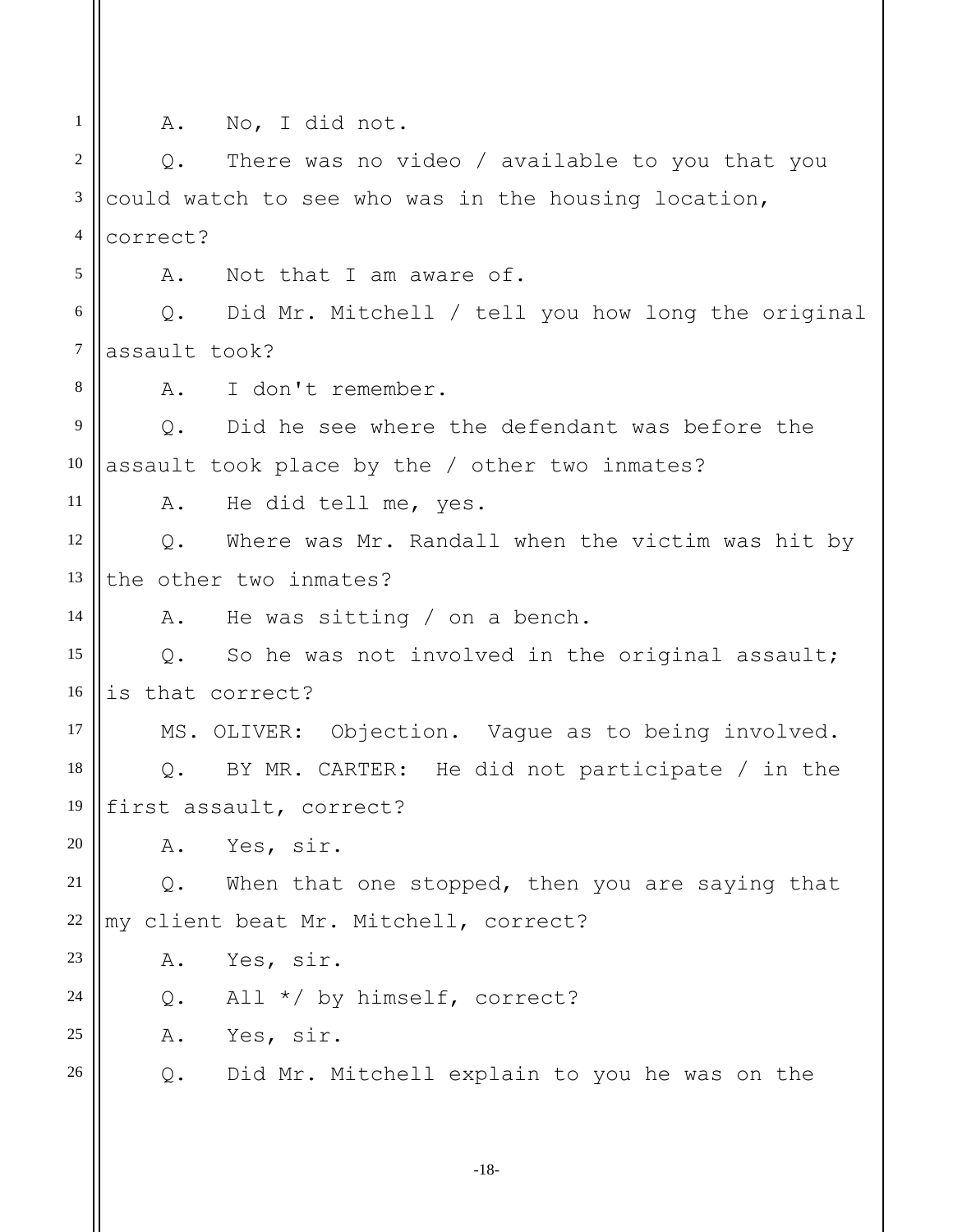1 2 3 4 5 6 7 8 9 10 11 12 13 14 15 16 17 18 19 20 21 22 23 24 25 26 floor when my client allegedly hit him that evening? A. Yes, / sir. He used his knees. Q. What time was it that Mr. Mitchell approached you to report to you this attack occurred and that he wanted / to roll up? A. I would have to review my written report. Q. Deputy, would it refresh your recollection to review your report? A. Yes, sir. MR. CARTER: With your / Honor's permission, please. THE COURT: Deputy, look at that portion of your report silently and let us know. THE WITNESS: Okay. Q. BY MR. CARTER: What time was that? A. He told me at / 4:30 that he needed to roll up. He gave me details about five minutes later. Q. You finally separated the three inmates at what time? / A. I would have to look at the report again. Q. Would that refresh your recollection? A. Yes, it would. MR. CARTER: With your Honor's permission, please. THE COURT: Yes. Go ahead. / Q. BY MR. CARTER: I think it's noted on the third page. What time was that? A. 6:30 is when we separated them.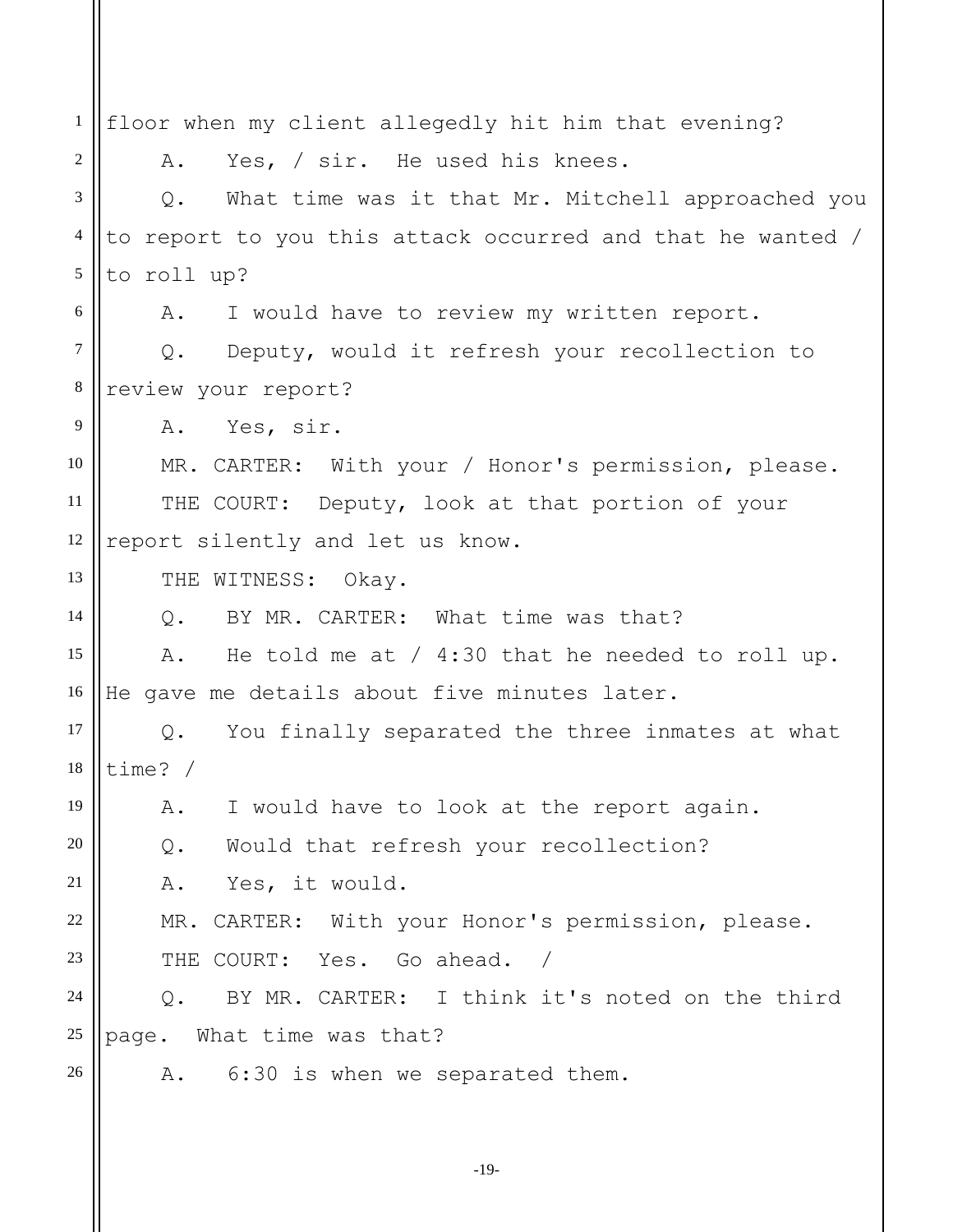1 2 3 4 5 6 7 8 9 10 11 12 13 14 15 16 17 18 19 20 21 22 23 24 25 26 Q. Then what time did you inspect / Mr. Randall's body? A. I don't remember. Q. It was about 9:50 before the three inmates were taken out of the module; is that correct?  $A.$  Yes.  $*/$ Q. Do you know if those three inmates were under surveillance or if they were detained by any other jail staff? MS. OLIVER: Objection. Relevance. THE COURT: Overruled. THE WITNESS: Sir, can / you rephrase the question? Q. BY MR. CARTER: Between the time Mr. Mitchell told you he wanted to roll up and when the three inmates were taken out, were / they being watched by any other member of the jail staff? A. They were not being directly watched, no. Q. Then they weren't taken out of their / cells and interviewed until after 11:00; is that right? A. I cannot remember. Q. Is it noted in your report? A. Yes, sir. Q. Can you tell us if / that will refresh your recollection? A. Yes, sir. THE COURT: All right. Go ahead.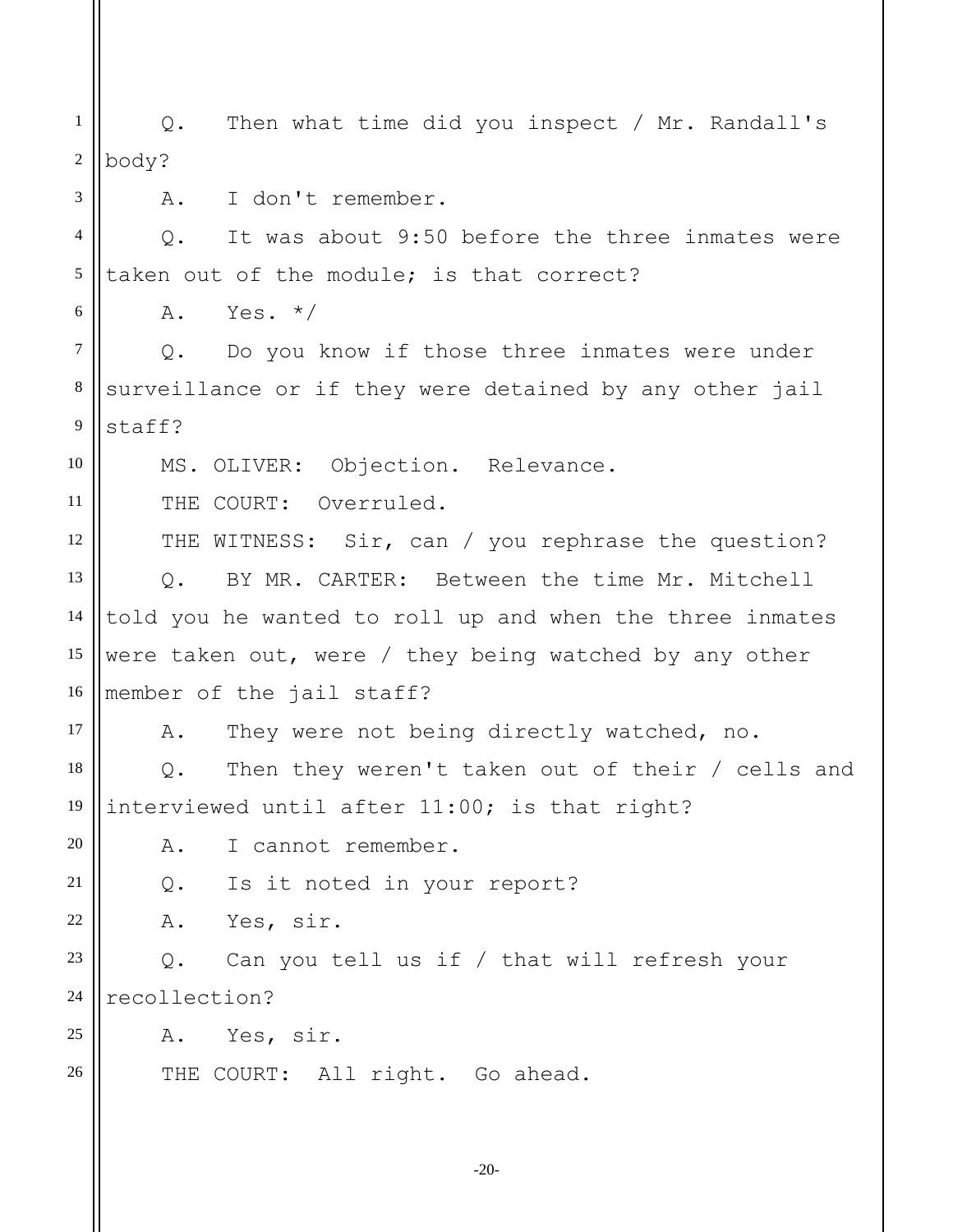1 2 3 4 5 6 7 8 9 10 11 12 13 14 15 16 17 18 19 20 21 22 23 24 25 26 Q. BY MR. CARTER: Did that refresh your recollection? A. Yes, sir. Q. What time did you interview Mr. Randall? / A. At 11:45. Q. So that's about eight hours after the alleged assault? A. Yes, sir. Q. Is that the first time that Mr. Randall's body is examined / to see if he is injured in any way? A. Yes, sir. Q. Is that when you first noticed anything on his body that made you believe / he had been involved in some type of scuffle? A. Yes. He had redness to both knees. Q. Could you describe that better? Were the knees scraped? \*/ A. I cannot remember. Q. Were they cut in any way? A. On his left knee he had a small scratch. Q. When you say small, could you describe / what size it was? A. I believe it was about an inch. Q. Did you take a picture of that? A. Somebody took pictures of his knees, yes. / Q. Did you request for those to be taken?

-21-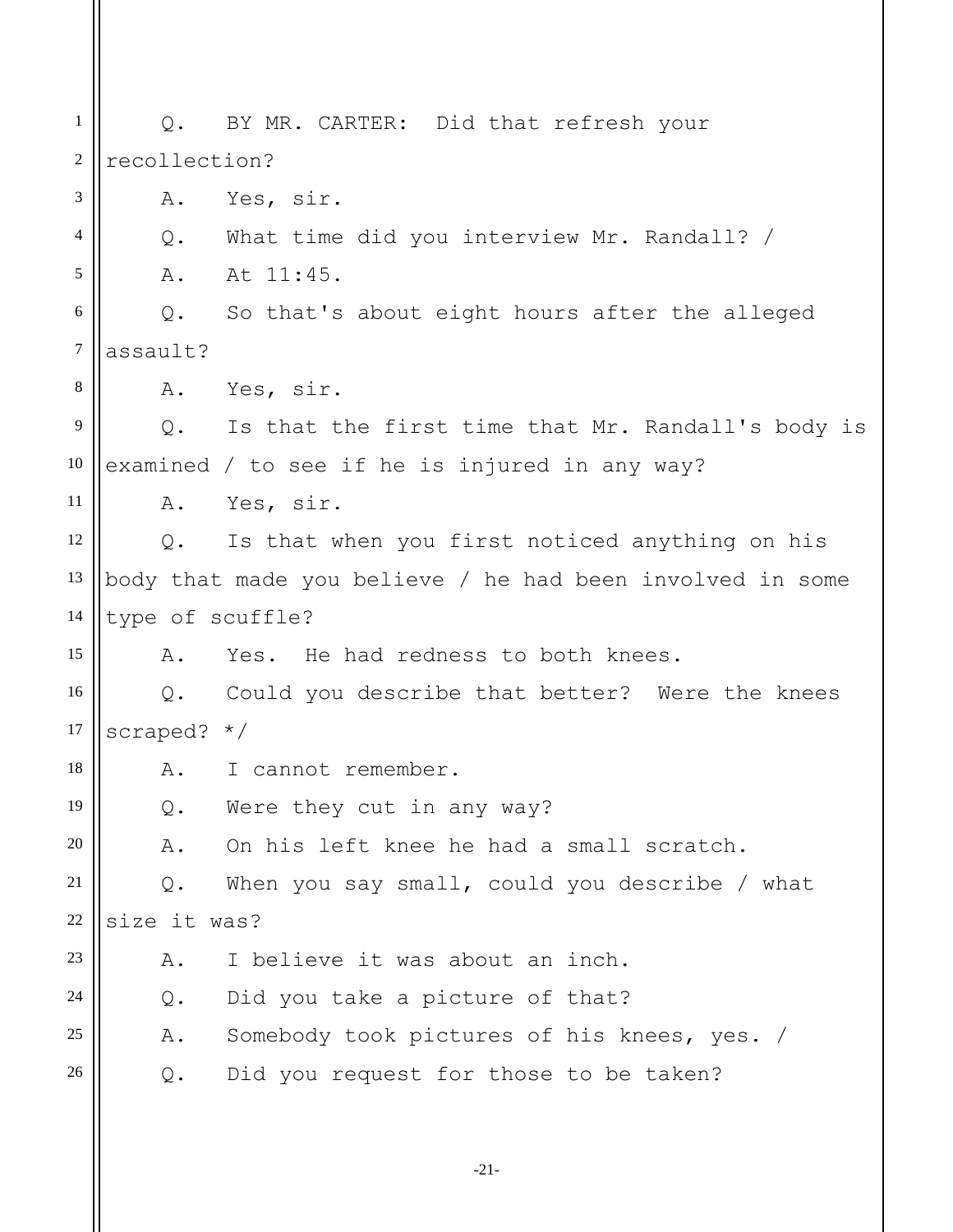-22- 1 2 3 4 5 6 7 8 9 10 11 12 13 14 15 16 17 18 19 20 21 22 23 24 25 26 A. I believe I did. Q. How soon after the incident was reported? A. Photographs were taken during the complete / investigation. MR. CARTER: Your Honor, I don't think I have anything further. THE COURT: Redirect? MS. OLIVER: Nothing further, your Honor. THE COURT: May this witness be excused? MS. OLIVER: Yes, your Honor. THE COURT: All right. / Ms. Oliver, you may call your next witness whenever you are ready. MS. OLIVER: People rest, your Honor. THE COURT: All right. Mr. Carter, does the defense have any / witnesses? MR. CARTER: Not at this time, your Honor. THE COURT: Does the defense rest? MR. CARTER: Yes, your Honor. MS. OLIVER: Your Honor, we would move to hold the defendant to answer / to all the charges in the complaint. THE COURT: Will there be any argument on behalf of the defendant? MR. CARTER: No. Submit. THE WITNESS: Excuse me, your Honor. Am I / allowed to go? THE COURT: Yes, you are excused. Thank you for